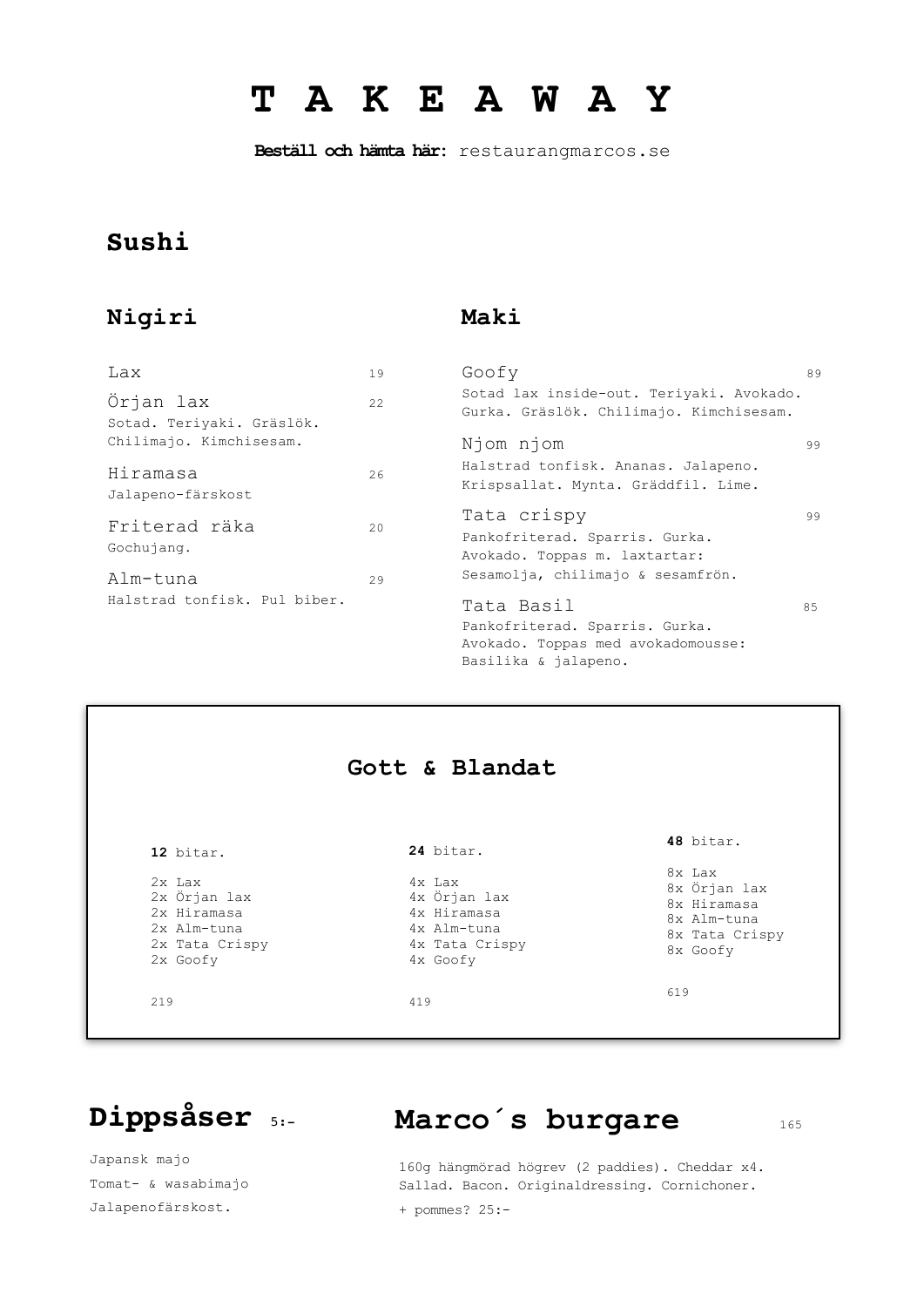# **Pizza**

*Glutenfri botten? + 20:-*

| Serrano                                              | 145 |
|------------------------------------------------------|-----|
| Tomatsås. Fior di latte. Serrano. Basilikaolja.      |     |
| Västerbottensost. Parmesan. Buffelmozzarella.        |     |
| Bianco                                               | 169 |
| Creme fraiche- & tryffelkräm. Champinjoner.          |     |
| Fior di latte. Persilja. Västerbottensost. Parmesan. |     |
| Löjrom                                               | 255 |
| Tomatsås. Fior di latte. Gräddfil. Dill. Citron.     |     |
| Löjrom. Västerbottensost. Parmesan.                  |     |
| Chévre                                               | 145 |
| Tomatsås. Fior di latte. Chèvre. Rödbetor.           |     |
| Ruccolaolja. Honung. Pinjenötter. Parmesan.          |     |

# **Smårätter**

| Pommes                                                                                                                             | 60  |
|------------------------------------------------------------------------------------------------------------------------------------|-----|
| Parmesan. Persilja.                                                                                                                |     |
| Spicy eller Spicy                                                                                                                  | 95  |
| Chicken Blomkål                                                                                                                    |     |
| Pankofriterad. Gochujang.                                                                                                          |     |
| Salladslök. Sesamfrön.                                                                                                             |     |
| Asiatisk tartar                                                                                                                    | 155 |
| 100g oxrulle. Soja-lime. Koriander. Sesamfrön. Silverlök. Shimeji.<br>Romansallad. Potatis-crisp. Japansk majo. Tomat-wasabi majo. |     |
| Lägg till pommes (25:-) om du vill äta tartaren som varmrätt.                                                                      |     |
| Sopska sallad                                                                                                                      | 99  |
| Vattenmelon. Fetaost. Tomat. Gurka.<br>Basilika- och myntadressing.                                                                |     |
| Ribs                                                                                                                               | 109 |
| Furikake. Teriyaki-glaze. Gräslök. Iberico kamben.                                                                                 |     |

**Sött**

| Paj                 | 79 |
|---------------------|----|
| Mammas chokladkaka  | 55 |
| m. Lemon curd-cream |    |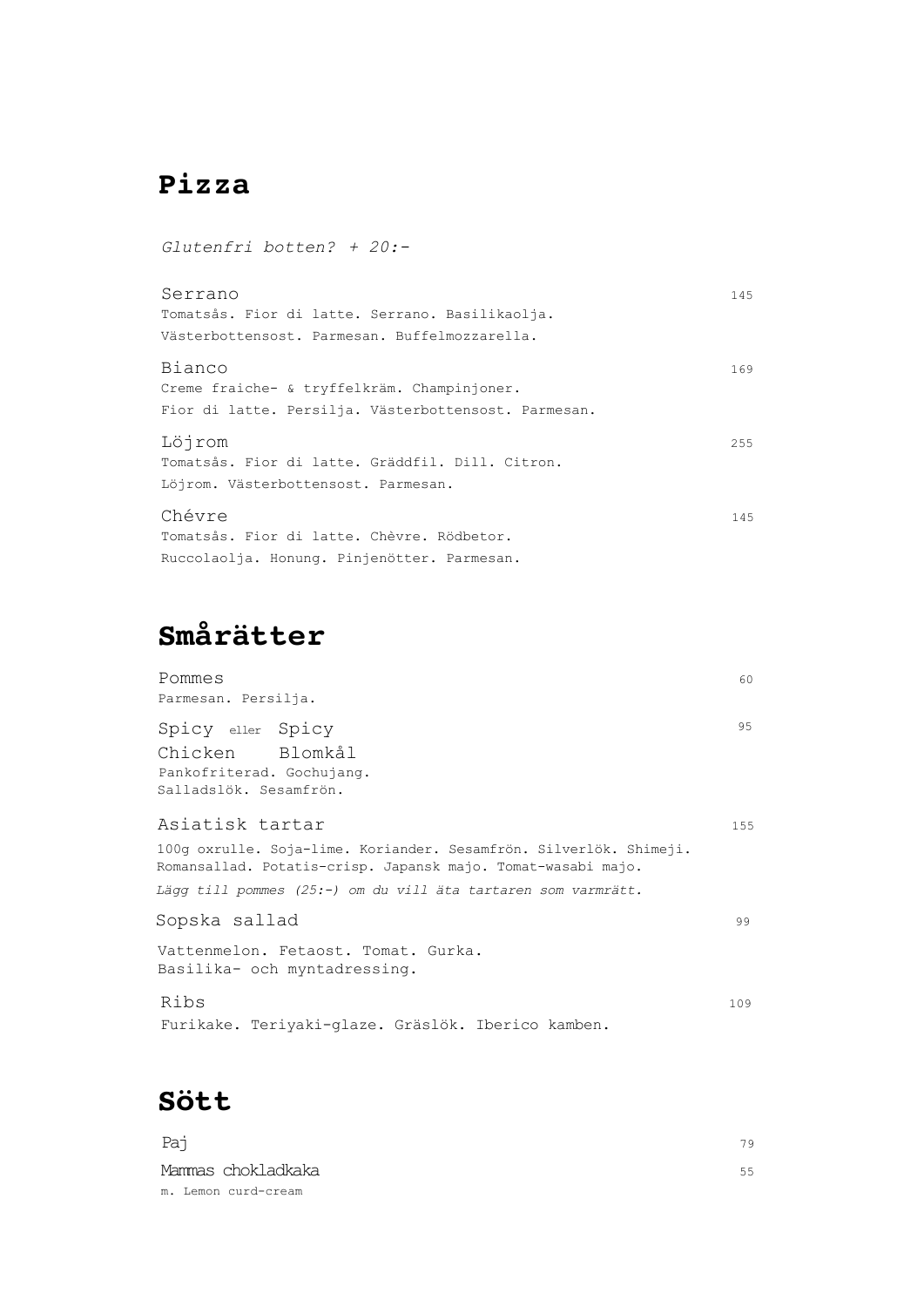# **T A K E A W A Y**

 **Beställ och hämta här:** restaurangmarcos.se

### **Sushi**

### **Nigiri**

### **Maki**

| Lax                                                           | 20  | Goofy                                                                 | 9.5 |
|---------------------------------------------------------------|-----|-----------------------------------------------------------------------|-----|
| Salmon                                                        |     | Seared salmon inside-out.                                             |     |
| Örjan lax                                                     | 2.0 | Cucumber. Avocado. Teriyaki.<br>Chive. Chili mayo. Kimchi-sesame.     |     |
| Seared salmon. Teriyaki.<br>Chive. Chili mayo. Kimchi-sesame. |     | Njom njom                                                             | 99  |
| Hiramasa                                                      | 27  | Seared tuna. Crispy Salad.<br>Pineapple. Mint. Sour cream. Lime.      |     |
| Jalapeno cream cheese.                                        |     | Tata crispy                                                           | 99  |
| Friterad räka                                                 | 18  | Panko fried. Asparaqus.                                               |     |
| Fried prawn. Gochujang.                                       |     | Cucumber. Avocado. Salmon tartare:<br>Chili mayo & sesame seeds.      |     |
| Alm-tuna                                                      | 29  |                                                                       |     |
| Seared tuna. Pul biber.<br>Horseradish. Bleak roe.            |     | Tata Basil<br>Panko fried. Asparaqus.<br>Cucumber. Avocado. Topped w. | 85  |
| Avokaten                                                      | 18  | avocado mousse: Basil & jalapeno.                                     |     |
| Avocado. Kimchi-sesame.                                       |     |                                                                       |     |

|                | Favo mix       |                |
|----------------|----------------|----------------|
| 12 bitar.      | 24 bitar.      | 48 bitar.      |
| 2x Lax         | 4x Lax         | 8x Lax         |
| 2x Örjan lax   | 4x Örjan lax   | 8x Örjan lax   |
| 2x Hiramasa    | 4x Hiramasa    | 8x Hiramasa    |
| 2x Alm-tuna    | 4x Alm-tuna    | 8x Alm-tuna    |
| 2x Tata Crispy | 4x Tata Crispy | 8x Tata Crispy |
| 2x Goofy       | 4x Goofy       | 8x Goofy       |

Dip sauces 5:- Marco's Burger 165

Japanese mayo Tomato- & wasabi mayo Jalapeno creamcheese.

### 160g dry aged beef (2 paddies). Cheddar x4. Bacon. Salad. Original dressing. Cornichones. Fries. Dip. *+ Fries? 25:-*